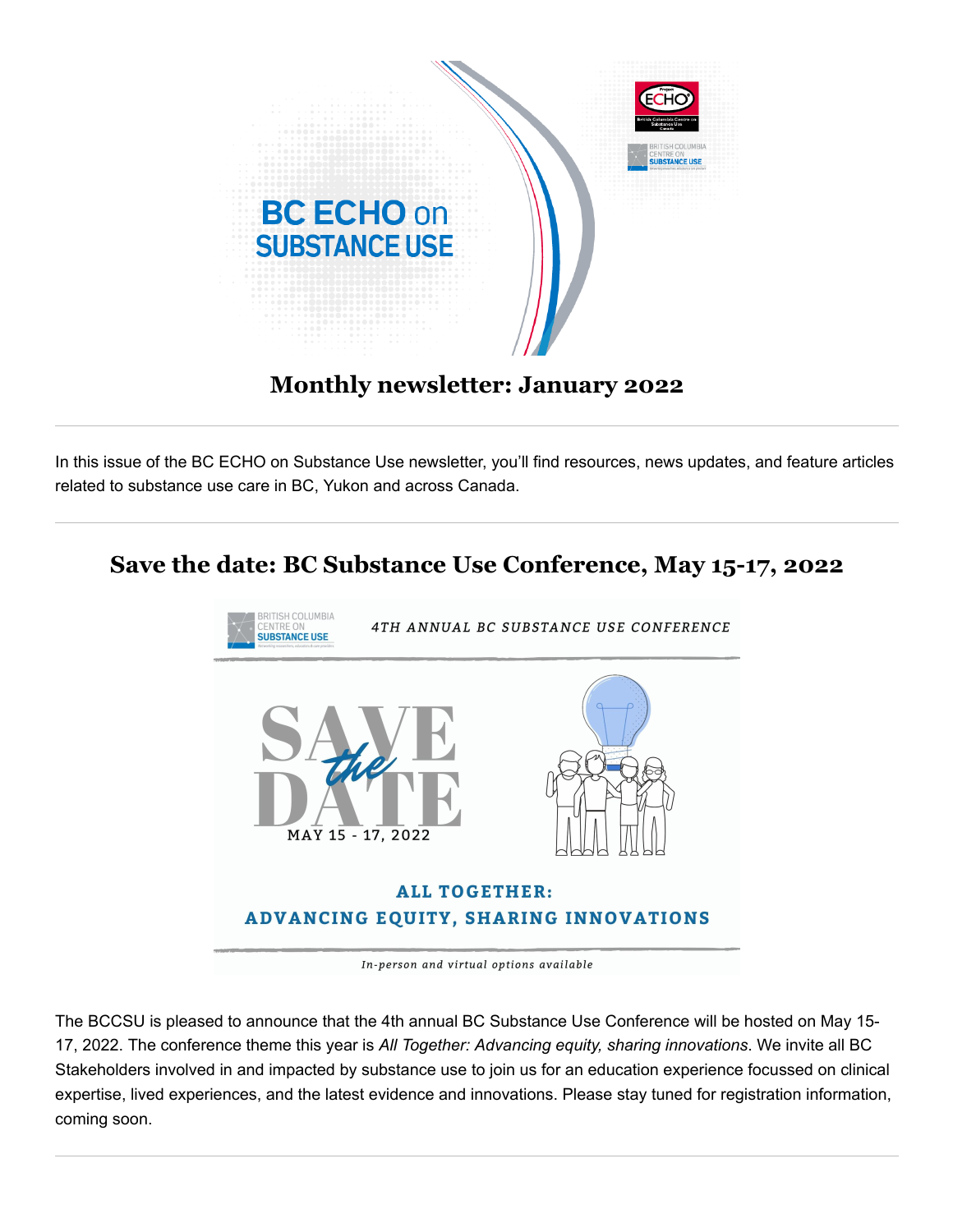# **Substance use nursing in rural contexts: an Addiction Practice Pod interview with Kate Hodgson**



Substance-related harms affect all parts of the country, but clinicians in rural areas face different circumstances due to resource constraints and unique relationships with communities they serve. In a recent episode of the *Addiction Practice Pod,* we spoke with Kate Hodgson, Nursing Practice Consultant with First Nations Health Authority, about her perspective on rural substance use nursing.

- Read: [Substance use nursing in rural contexts](https://cmtd1.com/c/443/983dfe1c3851c85c4aa8e8745e9e7546b43dabc82573267aee8e6477394877d023f1f694ea285081)
- Listen: [Addiction Practice Pod S2Ep1, Substance use care in rural and remote contexts](https://cmtd1.com/c/443/983dfe1c3851c85c4aa8e8745e9e7546b43dabc82573267ae15bb42248dce84b23f1f694ea285081)

Let us know what you think by completing this short survey! If you have listened to any episodes of the *Addiction Practice Pod*, we would appreciate your feedback.

Survey: *[Addiction Practice Pod](https://cmtd1.com/c/443/983dfe1c3851c85c4aa8e8745e9e7546b43dabc82573267a286015044dc35f8823f1f694ea285081)* evaluation

# **Addiction Pharmacy Fellowship: applications open until January 21, 2022**

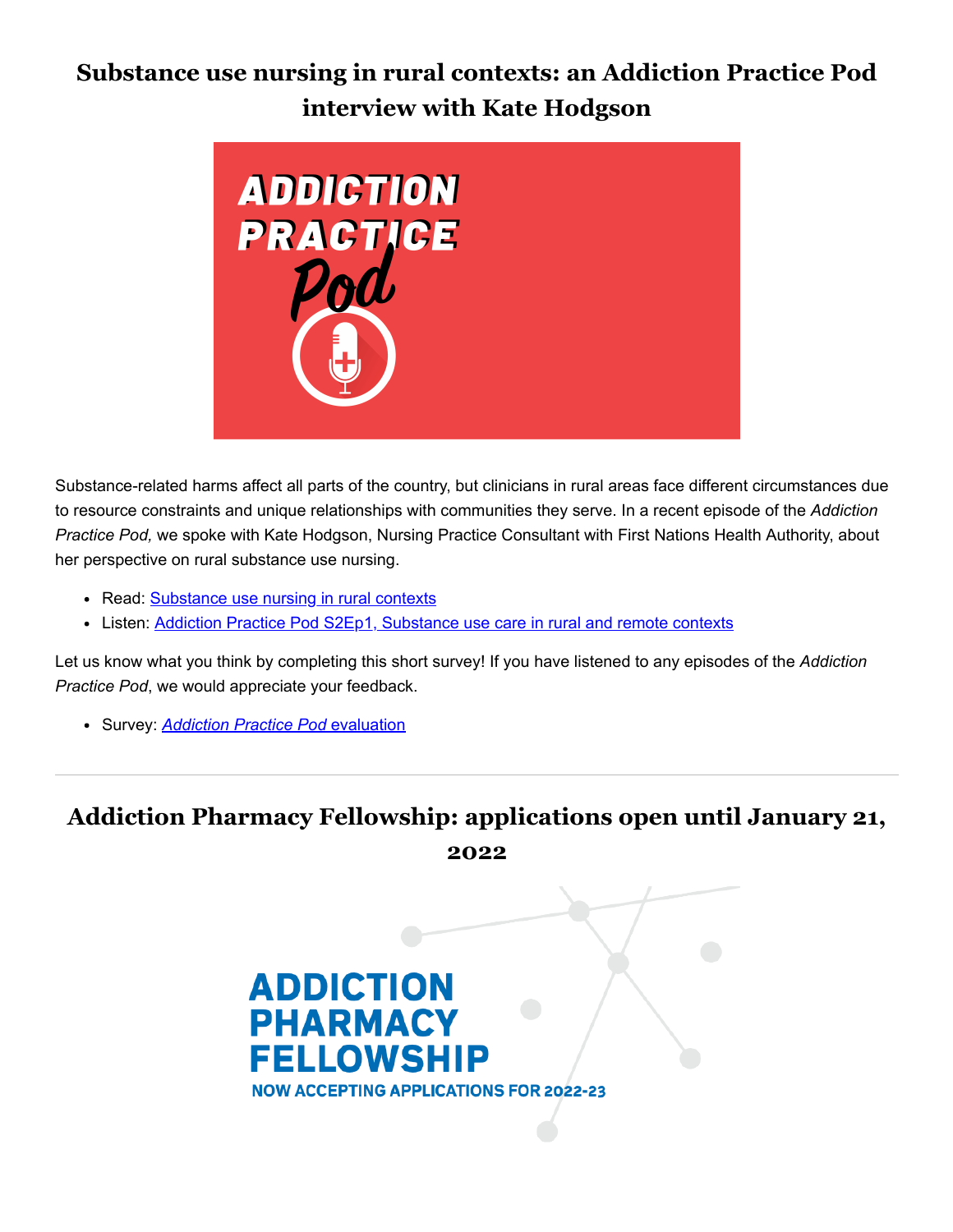The Shoppers Drug Mart Addiction Pharmacy Fellowship at the BCCSU prepares pharmacy fellows for clinical work in the field of addiction, and to take leadership roles in academic, policy, program development and/or research settings. The program includes specialty training in inpatient and outpatient addiction management and related concurrent disorders training.

The program runs from July 4, 2022 to June 30, 2023 (one year) and is part-time, with rotations spread throughout the year.

• Apply now: **[Shoppers Drug Mart Addiction Pharmacy Fellowship](https://cmtd1.com/c/443/983dfe1c3851c85c4aa8e8745e9e7546b43dabc82573267a923f50fcceb5cf7423f1f694ea285081)** 

# **BC ECHO on Substance Use programming**

#### **We want your feedback!**

The BC ECHO on Substance Use is committed to continuous quality improvement and will be evaluating the impact of this educational program. As part of these efforts, all participants are invited to fill out mid-cycle, or end-of-cycle evaluation surveys according to the number of ECHO sessions attended. Each survey will take about 15 minutes to complete.

If you have previously completed these surveys: Thank you!

- Opt in: In order to take part in this evaluation, **please get in touch as soon as possible** at [bcechoonsubstanceuse@bccsu.ubc.ca](mailto:bcechoonsubstanceuse@bccsu.ubc.ca) with the subject line, "Opt-in to ECHO evaluation" and provide your name and email address in your message. We will send you a link to the survey shortly.
- If you previously agreed to take part in our evaluation, no need to opt-in: we will be in touch soon with instructions to complete the survey. We look forward to your feedback!

#### **Regularly scheduled ECHO sessions will return soon**

• For new session dates and topics, stay tuned through these newsletters, or by visiting [https://bcechoonsubstanceuse.ca/#upcoming-sessions](https://cmtd1.com/c/443/983dfe1c3851c85c4aa8e8745e9e7546b43dabc82573267ae62ad714f1881b7a23f1f694ea285081).

# **Additional resources for substance use care**

### **Learning about opioid use disorder (LOUD) in the emergency department (ED) webinar series**

The LOUD in the ED quality improvement initiative aims to improve the experience of opioid use disorder care for people and providers. A six-part, interactive and case-based webinar series, led by emergency care providers for [emergency care providers, has been launched to support the initiative. Register for upcoming webinars or view](https://cmtd1.com/c/443/983dfe1c3851c85c4aa8e8745e9e7546b43dabc82573267a8e5503e9e6a95a5123f1f694ea285081) previous webinars here.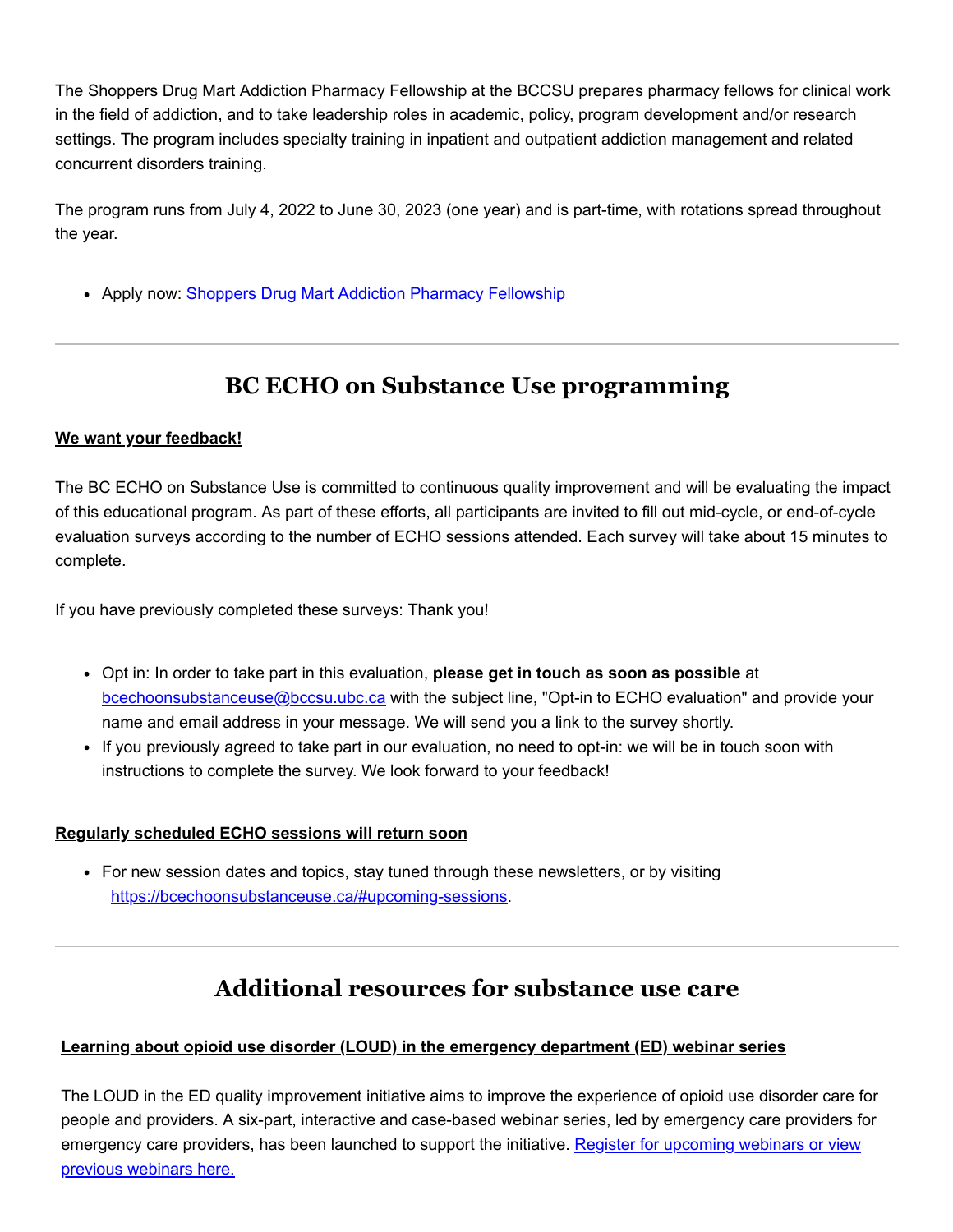Upcoming sessions:

- January 20, 2022, 5:30 6:30pm, Creating safer care experiences (webinar)
- February, 2022 (date TBA), Managing pain and withdrawal for patients with OUD

#### **Substance use and addiction lunch & learn series**

Hosted by UBC Health and BCCSU, the *Substance Use and Addiction Lunch & Learn Series* provides foundational knowledge about substance use and addiction. This free webinar series is geared towards health program instructors and preceptors from any discipline who supervise students. However, anyone can benefit from this learning, and all are welcome and encouraged to attend.

- Register: [January 20, 2022, 12:00 1:00pm, Substance use and stigma](https://cmtd1.com/c/443/983dfe1c3851c85c4aa8e8745e9e7546b43dabc82573267ac0fba42ebc55b40323f1f694ea285081)
- Watch recording: **Substance use and addiction 101**

### **CCENDU Bulletin: Risks and harms associated with the non-medical use of benzodiazepines in the unregulated drug supply in Canada**

Although benzodiazepines are among the most frequently prescribed drugs in the world, they are increasingly being identified in drugs on the unregulated market, particularly opioids. This bulletin, produced by the Canadian Community Epidemiology Network on Drug Use (CCENDU), details the most common non-medical benzodiazepines detected in Canada, and aims to inform local responses for preventing and reducing associated harms.

• [Read: CCENDU Bulletin: Risks and harms associated with the non-medical use of benzodiazepines in the](https://cmtd1.com/c/443/983dfe1c3851c85c4aa8e8745e9e7546b43dabc82573267af1967715ab2c4d5423f1f694ea285081) unregulated drug supply in Canada

## **News from BC and Yukon**

- News (from Fraser Health): [Fraser Health opens overdose prevention site in White Rock](https://cmtd1.com/c/443/983dfe1c3851c85c4aa8e8745e9e7546b43dabc82573267a3f00d8552fa06f4623f1f694ea285081)
- [Campaign \(from Addiction Matters Kamloops\): Let's change the way we talk about substance use:](https://cmtd1.com/c/443/983dfe1c3851c85c4aa8e8745e9e7546b43dabc82573267a3ff23335430fbfc623f1f694ea285081) *Take the Pledge, End the Stigma*
- News (from UBC): [UBC study reveals link between medically prescribed opioids and injection drug use](https://cmtd1.com/c/443/983dfe1c3851c85c4aa8e8745e9e7546b43dabc82573267a92bb00801e33781c23f1f694ea285081)
- Video series (from CBC): [Yukon father opens up about losing daughter to opioid overdose](https://cmtd1.com/c/443/983dfe1c3851c85c4aa8e8745e9e7546b43dabc82573267acb45cda08d52ea1323f1f694ea285081)

## **News from across Canada**

- Policy Platform (from CAPUD): Drug Decriminalization Done Right: A rights-based path for drug policy
- [News \(from CBC\): As overdose deaths hit a grim new record, officials push Ottawa to stop treating addiction](https://cmtd1.com/c/443/983dfe1c3851c85c4aa8e8745e9e7546b43dabc82573267a3116253a449ac0b023f1f694ea285081) as a crime